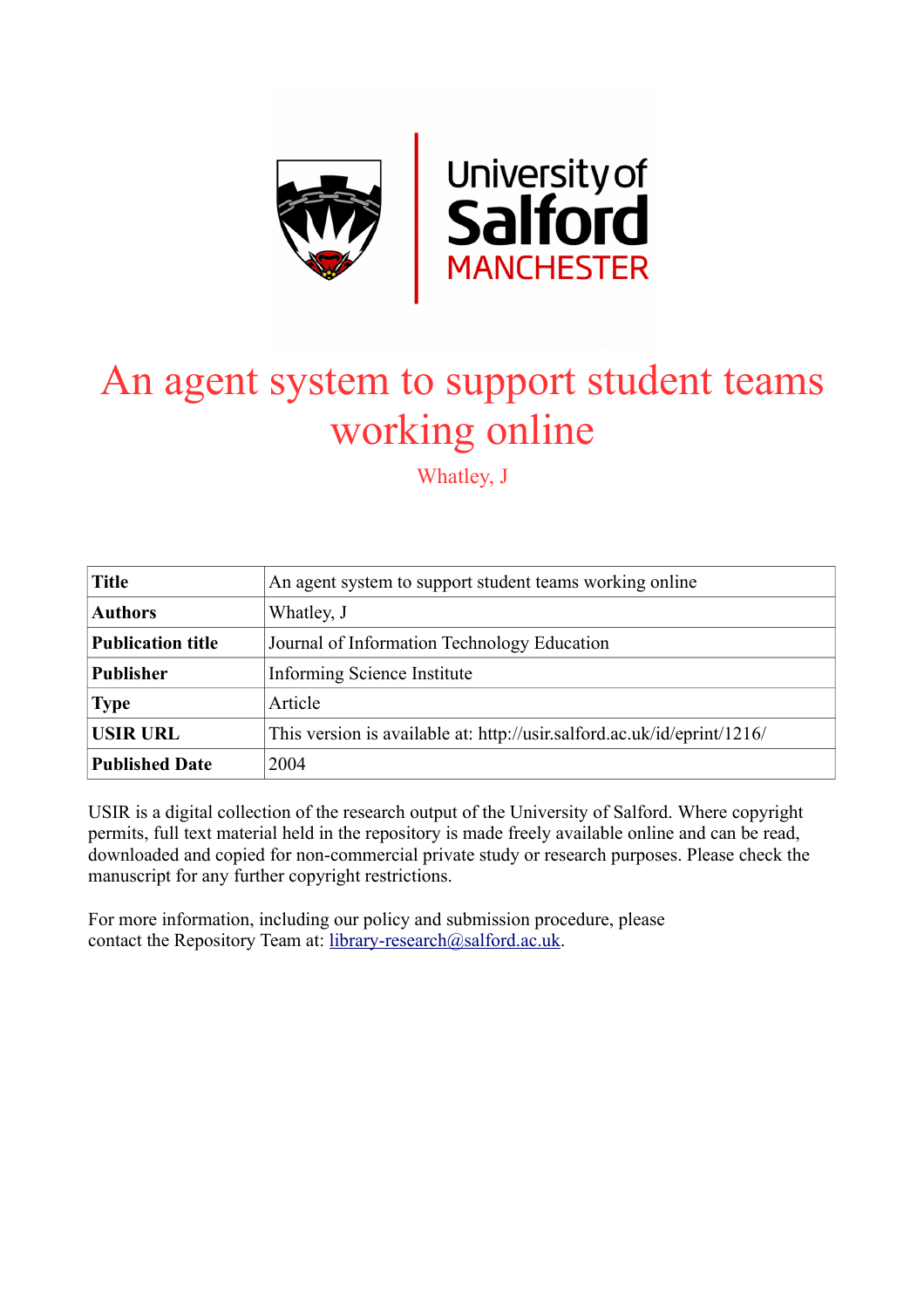# **An Agent System to Support Student Teams Working Online**

*Janice Whatley Information Systems Institute, University of Salford, Manchester, UK* 

#### **J.E.Whatley@salford.ac.uk**

# **Executive Summary**

Online learning is now a reality, with distributed learning and blended learning becoming more widely used in Higher Education. Novel ways in which undergraduate and postgraduate learning material can be presented are being developed, and methods for helping students to learn online are needed, especially if we require them to collaborate with each other on learning activities. Agents to provide a supporting role for students have evolved from Artificial Intelligence research, and their strength lies in their ease of operation over networks as well as their ability to act in response to stimuli.

In this paper an application of a software agent is described, aimed at supporting students working on team projects in the online learning environment. Online teamwork is problematical for a number of reasons, such as getting acquainted with team members, finding out about other team members' abilities, agreeing who should do which tasks, communications between team members and keeping up to date with progress that has been made on the project. Software agents have the ability to monitor progress and to offer advice by operating in the background, acting autonomously when the need arises.

An agent prototype has been developed in Prolog to perform a limited set of functions to support students. Team projects have a planning, doing and completing stage, all of which require them to have some sort of agent support. This agent at present supports part of the planning stage, by prompting the students to input their likes, dislikes and abilities for a selection of task areas defined for the project. The agent then allocates the various tasks to the students according to predetermined rules.

The results of a trial carried out using teams working on projects, on campus, indicate that students like the idea of using this agent to help with allocating tasks. They also agreed that agent support of this type would probably be helpful to both students working on team projects with face to face contact, as well as for teams working solely online. Work is ongoing to add more

Material published as part of this journal, either on-line or in print, is copyrighted by the publisher of the Journal of Information Technology Education. Permission to make digital or paper copy of part or all of these works for personal or classroom use is granted without fee provided that the copies are not made or distributed for profit or commercial advantage AND that copies 1) bear this notice in full and 2) give the full citation on the first page. It is permissible to abstract these works so long as credit is given. To copy in all other cases or to republish or to post on a server or to redistribute to lists requires specific permission and payment of a fee. Contact Editor@JITE.org to request redistribution permission.

functionality to the agent and to evaluate the agent more widely.

**Keywords:** software agents, teamwork, online learning, task allocation, Prolog

# **Introduction**

The higher education sector is being encouraged to provide more teaching

The original version of this paper was published as one of the 24 "best" papers in the proceedings of the 2003 Informing Science and IT Education Conference in Pori, Finland http://2003.insite.nu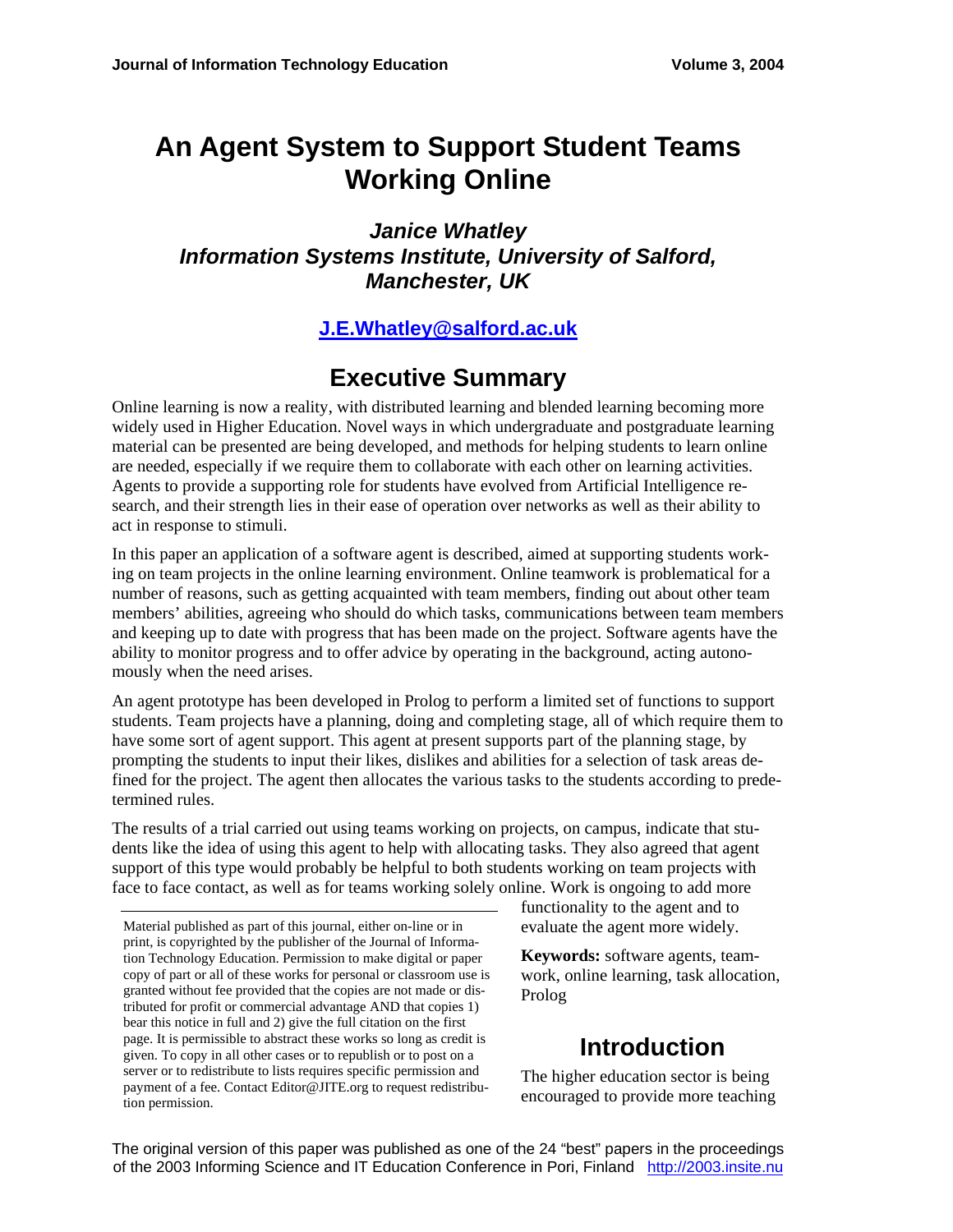materials and modules online, both as part of distance learning provision and as supplementary aids to learning for campus based courses (Eisenberg, 1998). Indeed technology has the potential to change the ways in which we teach and support students in the traditional university beyond recognition (Laurillard, 1993). There are difficulties in providing online tutorial support for students, and a particular problem is how students online can gain the same learning experiences as traditional campus based students (Thomas, Carswell, Price, Petra, 1998). The application of software agents to various online tasks has led to research into the ways in which agents may be used to support students online. In particular software agents may be used to help students search the Internet, share information with others and undertake group projects online. In this paper an agent system for supporting the maintenance tasks of group projects is described. The structure of a prototype system to support the planning stages of a group project is given, based upon research into problems students experience when carrying out group projects face to face.

### **Software Agents**

The concept of an agent originates from human agents that provide services, such as estate agents and travel agents. These agents have specialist skills, access to relevant information, contacts for obtaining information and are focused on a particular task. In the same way software agents are autonomous systems that work on behalf of a user (Bradshaw, 1997). They exhibit the ability to recognise what the user needs to accomplish and reacts to the user's input. A more formal definition is:

*An agent is a self-contained, concurrently executing software process, which encapsulates the current state in terms of knowledge, and is able to communicate with other agents through message passing (Wooldridge & Jennings, 1994).* 

A software agent may operate in isolation, working on behalf of an individual, but their power derives from an ability to communicate with other agents to fulfil tasks they would be unable to complete alone. Typically a multi-agent system may consist of several agents, each capable of performing a different task autonomously. A network of agent systems, communicating over a wide area network (WAN) or a local area network (LAN), will make use of Internet connectivity to pass messages between each other. These multi-agent systems are the main thrust of current research, and have arisen as a result of the massive global infrastructure of networks now available.

Agent technology is a relatively new field of applying artificial intelligence (AI) to practical areas, e.g. knowledge management (Ferneley & Berney, 1999) and Internet searchbots (Lieberman, 1997). There are several examples of software agents acting as Internet search bots, such as Phibot or MySpiders, some combine the search facilities provided by several search engines into a more powerful search agent, attempting to reduce the information overload potentially experienced by people performing searches on the Internet (Henninger, 2002; Pant & Menczer, 2002).

# **Online Learning**

The potential for using the Internet and the multimedia capabilities of technology for learning is great. Benefits may include provision for disadvantaged students as well as cost savings through economies of scale or automation of the teaching processes; also, embracing video, audio and animation may help the learning process (Stephenson, 2001). E-learning is a term applied to systems for distance learning (Rudenstein, 1998), software to support students taking a campusbased course, or simply online documentation for teaching (O'Hagan, 1998; Thomas et al., 1998). Online learners rely on Internet connections to communicate with institutions, tutors and other learners, and there is often a sense of isolation from the support of others.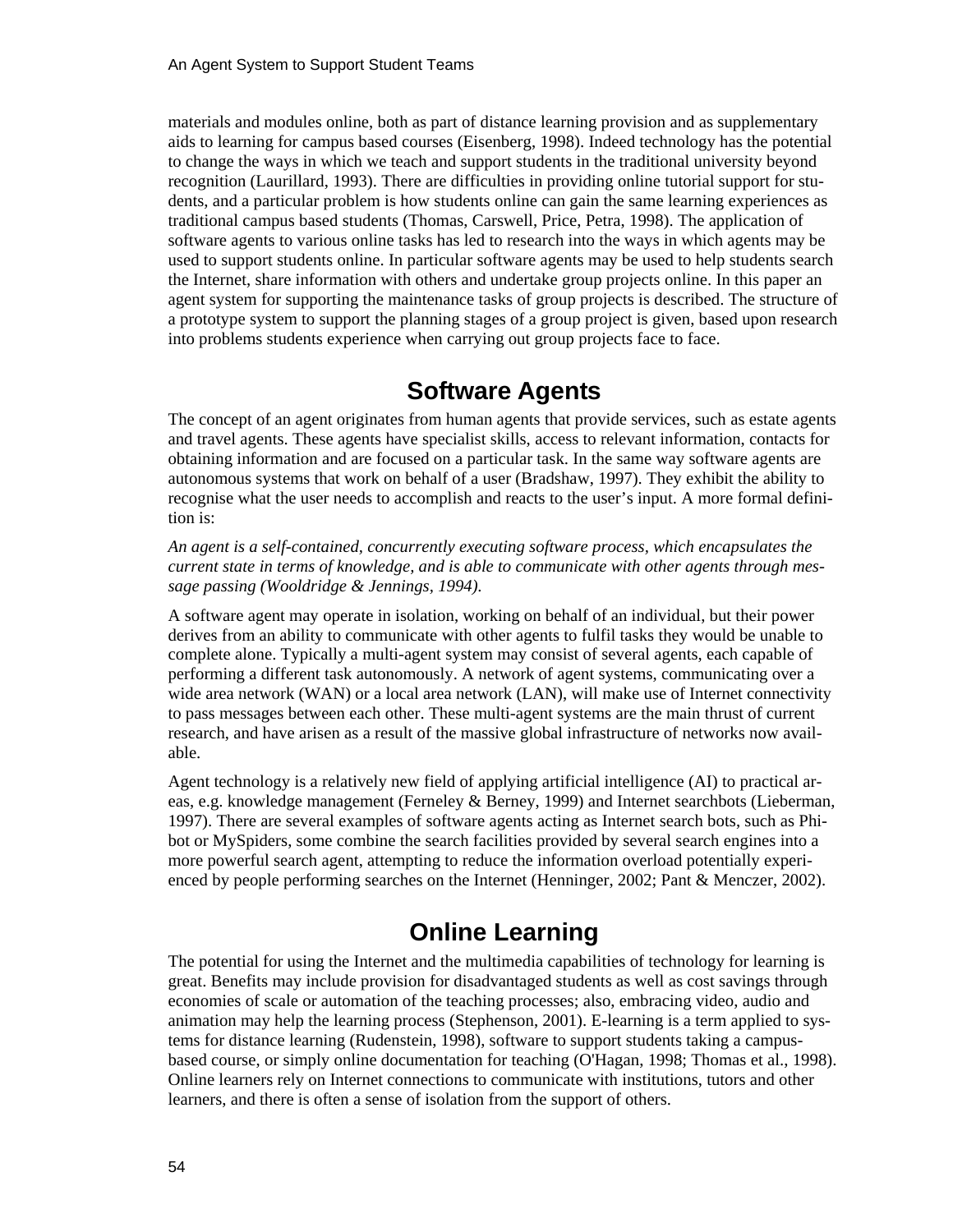There is increasingly too much information being made available for many of us to access and use appropriately (Hill & Raven, 2000). Where students are taking a campus-based course tutors are available to guide students in organising their work and with suggested reading. However, online students often lack this tutor support (Mills & Tait, 1996). There is a need for help to find the best information for a given purpose, and to find it efficiently (Boud & Feletti, 1997).

In the field of e-learning software agents have the potential to help online learners in several ways. One such way is improving the effectiveness of searching (Ferneley & Berney, 1999). A system has been developed to share resources between students who have similar interests. Another aims to bring together students with similar interests or needs into a discussion area where they can receive help on particular problems (Vassileva & Deters, 2001). There are agents for guiding students in completing work, for example by offering tutorial help using an avatar or character to guide the student's actions (Nijholt, 2001). Finally, software agents may be used to help teach learners, for example using virtual environments to portray an example scenario (Aylett, 2001). Software agents can be made to work actively and adapt to users, which means they can simulate some of the roles of tutors. Pedagogical agents can monitor progress, give instruction when needed, help organise students' work and provide feedback for tutors.

#### **Students Working on Team Projects**

Traditional undergraduate campus-based courses incorporate a team project element, as an essential means of "learning by doing." The learning cycle by Kolb (1984) summarises the stages of experiential learning as concrete experience, reflective observation, conceptualisation and active experimentation, which can be applied to student learning. This gives a starting point for thinking about how we approach the design of learning activities to achieve the learning outcomes. The main feature is that students do not learn by simply being told facts. They need to be able to practice using the facts and reflect on the way they are used in order to form connections in the brain, which can be regarded as knowledge. Further experimentation, experience and reflection lead to intelligence or expertise in a subject. If the students are able to talk about this information, then they can be said to have knowledge of the subject, and intelligence shows in their ability to apply the knowledge in a variety of situations. Team projects give students an opportunity to discuss their understanding of the subject with their peers, as they apply the theory to practice (Sharan, 1990). Students undertaking online courses should be given a similar opportunity to experience team working, but where face to face contact is not possible, technologies may be able to provide additional resources to make the online team experience comparible.

Computer mediated communication (CMC) tools, such as conferencing, email and discussion forums support the communication needs for the task roles of team projects, examples of their use are given in English and Yazdani (1999) and Hendson (1997). The facilities included in Virtual Learning Environments (VLE) give students the capability to communicate with each other and the tutors, and are based to a large extent on the facilities incorporated in Groupware products, which in turn have been developed as a result of research into Computer Supported Cooperative Working (CSCW) (Connolly, 1994). The VLE's provide a structure to enable communication, but little help in the process of communication to help the students form workable learning networks (Lawther & Walker, 2001). Opie used the term "knowledge-based teamwork" to describe the sort of interaction between team members who are all bringing to the case in hand their own interpretation of the situation, through their own knowledge or expertise. Her work is specifically related to health care, but this is a typical domain in which teamwork is essential for achieving outcomes (Opie, 2000).

At this point it is useful to distinguish between a "group" and a "team". Belbin gave a useful description of both (Belbin, 2000), with groups comprising any number of members, and as their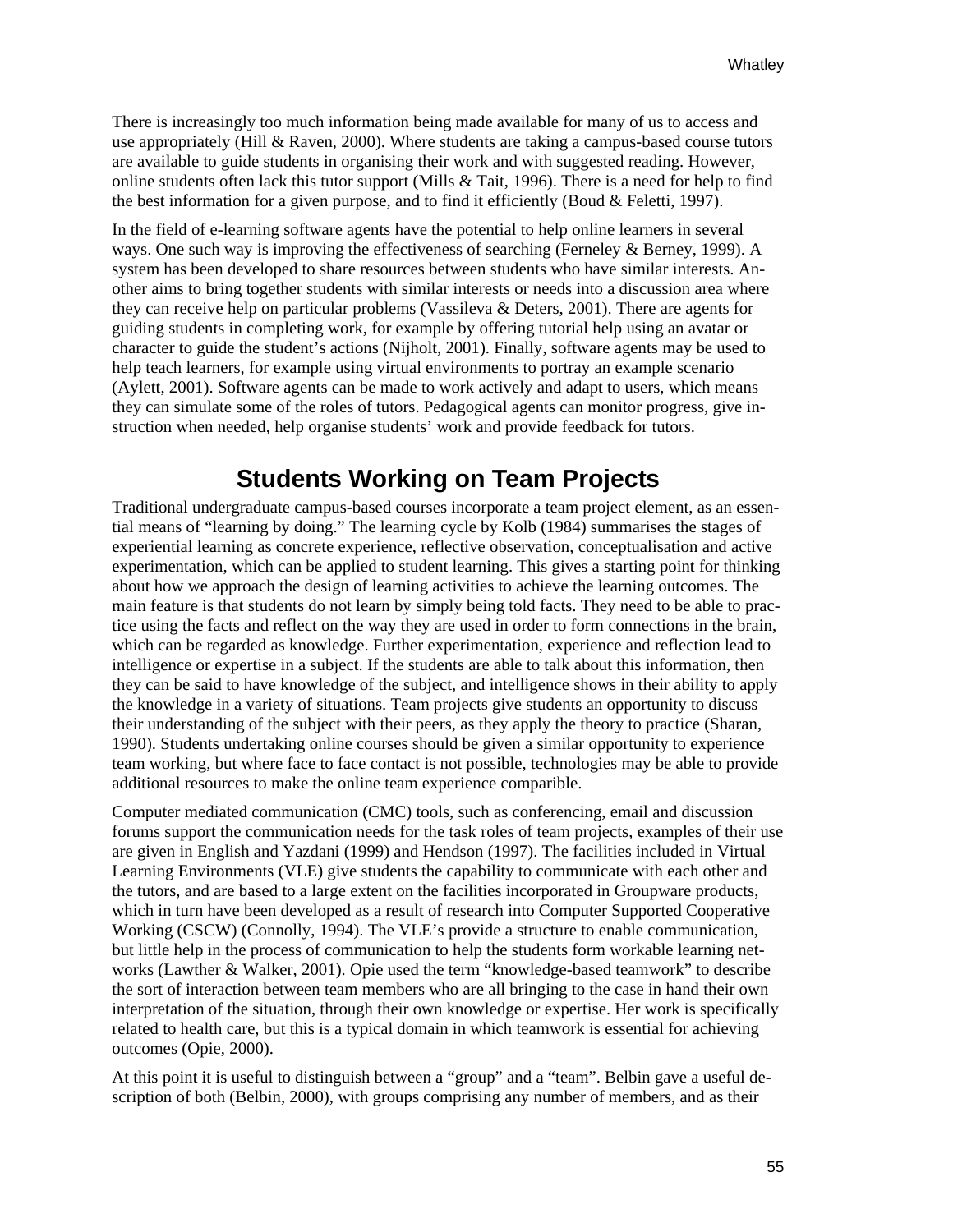size increases individual contributions tend to be reduced; also there is often a hierarchical structure to a group. On the other hand a team is usually smaller, has shared objectives, with each member considering how best to contribute, and often imprinting their personal identity in the social setting of the team.

Successful team working requires that the maintenance roles as well as the task roles of the team are given attention (Hartley, 1997). Group dynamics play an important role in determining how successful the outcome of the project is, i.e. the ways in which the members interact with each other and how this changes with time as the team develops (Bion, 1961; Gibbs, 1994; Jaques, 1984). Gilly Salmon (2000) suggested ways in which tutors can help students to interact socially online, in order to develop team cohesion. Student support using commercial groupware products enables communication between team members and instructors (Tiwari & Holtham, 1998). Also, BSCW (Basic Support for Cooperative Work), is an example of a tool that has been used as support for team projects and was found useful for information sharing, offering greater flexibility in students' face to face communication, but it offers limited support for the maintenance roles of teamwork (Vliem, 1998). In previous work, students' perceptions of the manner in which their team worked together confirmed that teams were more likely to be successful in their projects if they pay attention to some of the maintenance factors (Whatley, Beer, Staniford, & Scown, 1999).

In this paper an application of a software agent for supporting students working on team projects online is described. The support needed by students for teamwork differs from that which might be appropriate for an individual working alone, as the dynamics of team working also need to be considered. The advantage of using software agents for supporting online students is that agents can bridge the divide between time and place. Students may be dispersed and working at times to suit themselves, so the agents can keep track of the students' progress on the work and enable all students to be aware of the status of the project.

An action research approach was adopted for this study, because a more user-centred design may be achieved by active user involvement in the development process. Over several iterations of a prototyping method, further functions may be added and refined by considering feedback from students in the form of questionnaires, interviews and focus groups. Although each successive cycle will not involve the same individuals, a broadly similar class of students will participate in the design process so that the final product can be acceptable to a wide range of students.

#### **Functionality of a Software Agent for Team Working**

To see how technology can be applied to team projects, it is necessary to analyse the stages of a team project and to determine the particular problems encountered at the different stages. After gathering questionnaire and interview data on the problems associated with team working in the face to face situation, we were able to identify some of the factors that may contribute to the success or failure of team projects when transferred to an online situation (Whatley et al., 1999). A simplified summary of team project stages and some identified factors are given in Table 1.

| <b>Project stage</b> | <b>Factors identified as</b><br>problematical |  |  |
|----------------------|-----------------------------------------------|--|--|
| Planning             | Introductions                                 |  |  |
|                      | Setting ground rules                          |  |  |
|                      | Produce a project plan                        |  |  |
|                      | Allocate tasks                                |  |  |
| Doing the            | Check the time schedule                       |  |  |
| project              | Ensure all members contrib-                   |  |  |
|                      | ute                                           |  |  |
|                      | Identify lack of skills                       |  |  |
|                      | Discuss each others' contri-                  |  |  |
|                      | butions                                       |  |  |
| Completing           | Collating the individual parts                |  |  |
|                      | Preparing a report                            |  |  |
|                      | Appraising the team's per-                    |  |  |
|                      | formance                                      |  |  |

#### *Table 1: Stages of the team project*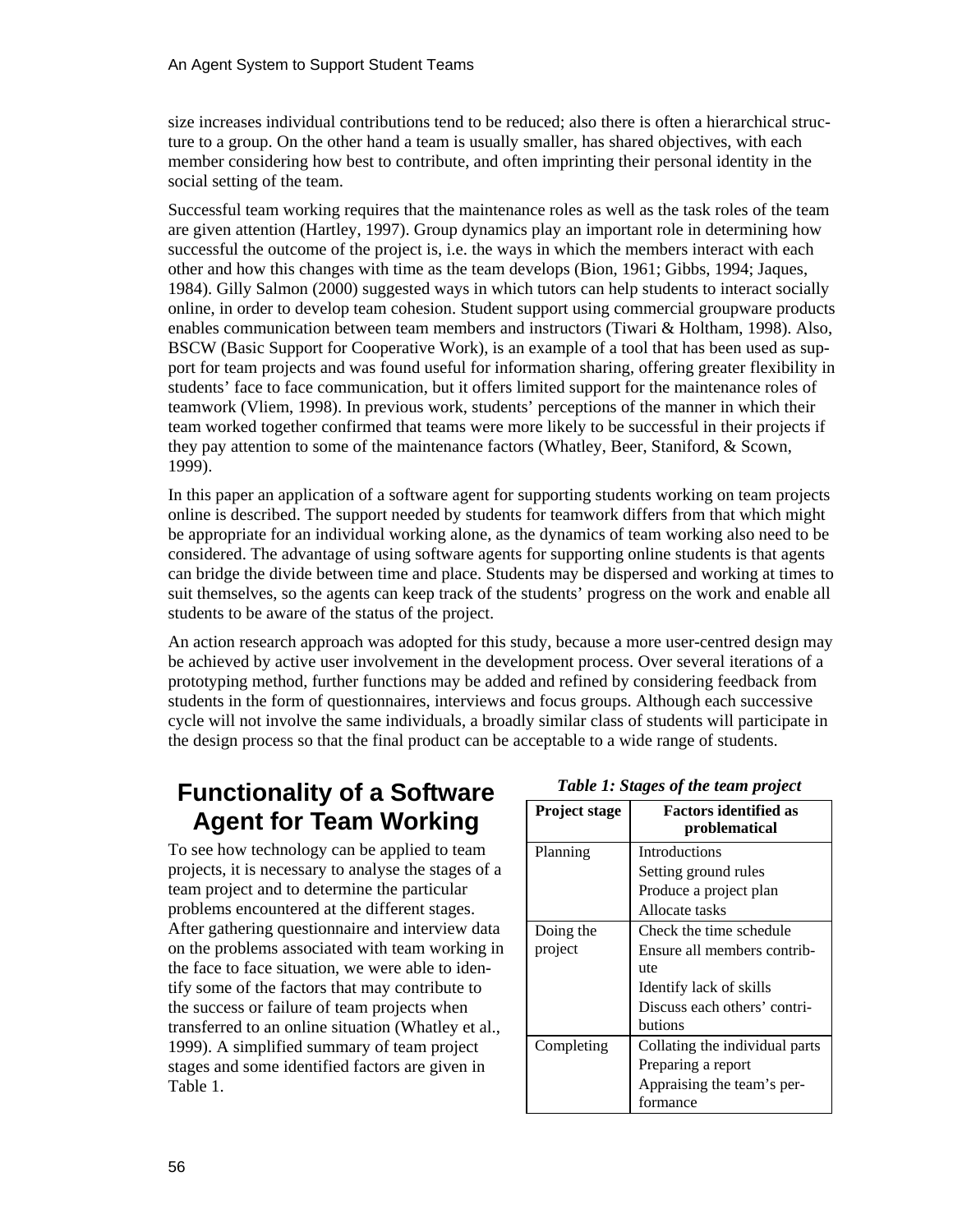These stages of a team project do not correlate directly with the stages of team development originally defined by Bruce Tuckman (1965), but represent stages of the tasks with which students will identify (O'Sullivan, Rice, & Saunders, 1996). The identified factors "introductions" and "setting the ground rules" are significant processes towards the maintenance roles of team projects. It was decided that the initial work on developing a software agent to support students, called a Guardian Agent, should be targeted at the functions associated with the planning stage of a project.

# **Design of the Prototype Agent System**

The initial prototype for the Guardian Agent is being developed in LPA Prolog, using their Agent Development Kit (Logic Programming Associates, 2000). This tool enables the developer to code the interfacing aspects of the agent without worrying about the technicalities of the agent communication, which is dealt with by the tool. The declarative features of Prolog were used for handling facts and rules, which can be passed between each student's agent and the server agent.

In the chosen system structure, each individual student communicates with the agent system by means of his or her individual Guardian Agent. Each agent will have a similar structure when the project begins, with interfacing capabilities for communicating with its student, reasoning capabilities for monitoring and analysing the current situation, a knowledge base personal to its stu-



*Figure 1: Use Case Diagram, showing interactions with the Guardian Agent for introductions and allocating tasks*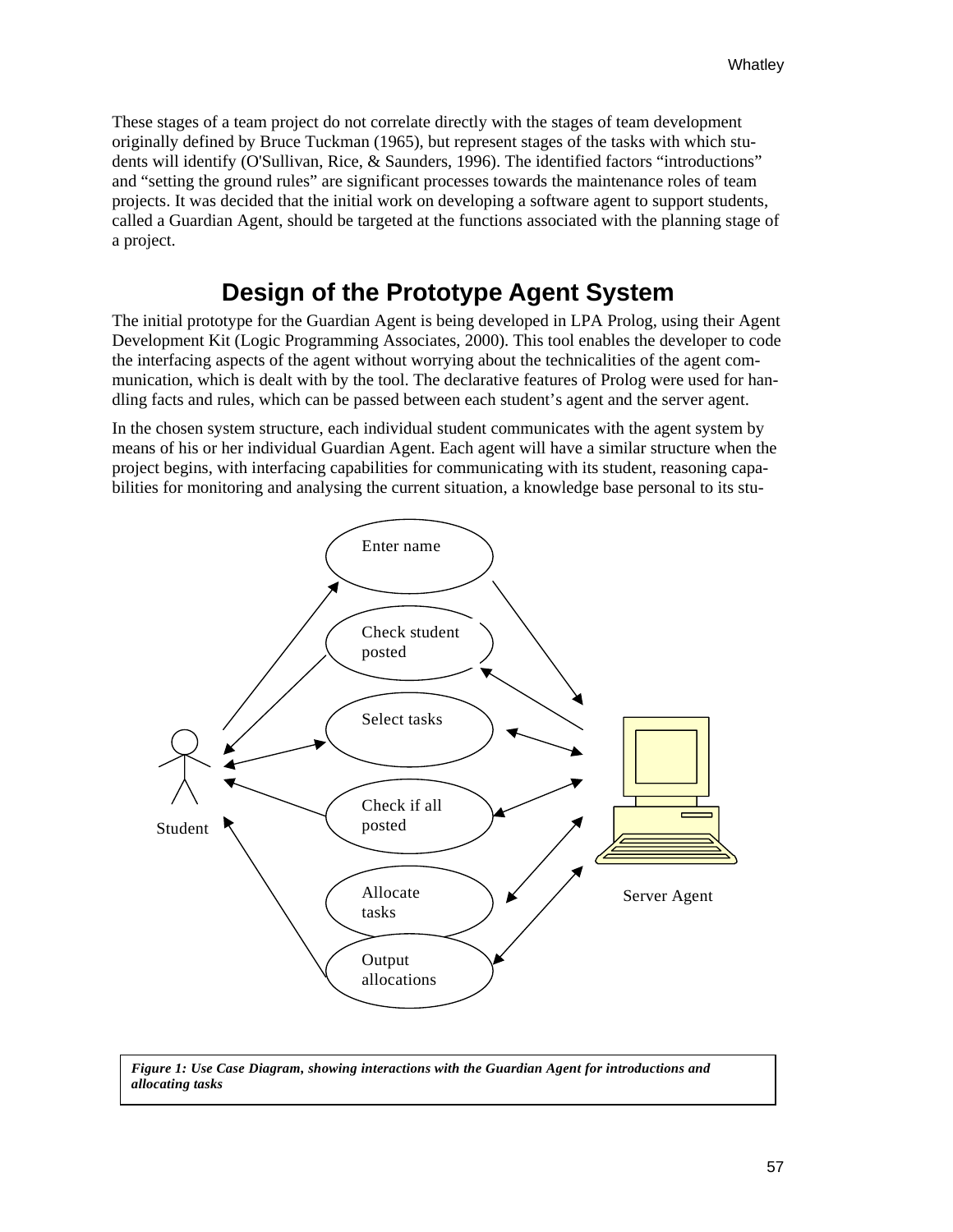dent and communication capabilities for communicating with other students' agents. All communications between agents is through a server agent, allowing for a knowledge base to be built up for the particular project the students are working on.

The process of allocating roles begins with finding out about each other's abilities and preferences. Students working face to face introduce themselves to other members of their team, and they tell them orally what their abilities and preferences are. For online teams, there may be several students working on the team project, each accessing the project site at different times and not knowing which of the other students have already introduced themselves. The first function of the Guardian Agent is to determine whether or not its student has already posted their abilities and preferences. Where the agent finds that its student has not posted their abilities and preferences, the agent asks its student to identify the predetermined task areas he or she likes, is good at, dislikes and is not good at.

The Guardian Agent can obtain its own student's abilities and preferences and post these to the server agent so that all of the students' agents can access them. Once all of the students in the team have posted their abilities and preferences, the agent system can apply a set of rules to the facts in order to determine which tasks of the project could be allocated to each student. The agent system will maintain a record of the suggested allocations on the server agent. As each student returns to the project task, the agent will present the allocations so that the student can consider and discuss them with the other students on the project. Figure 1 shows the use case diagram for the interactions with the agent system for the introductions and allocation of tasks functions.

A typical interface window used to obtain a student's abilities and preferences is given in Figure 2. The tasks are predetermined by the tutor for the particular project, and stored by the server agent for access as required by the individual agents.

The Guardian Agent has been programmed to work with three levels of allocation, using the following rules:

Allocation1 -

If studentA likes X and is able at X

Then studentA should do X.

Allocation of tutoring -

 If studentB likes X, but is unable at X

 Then studentB could be offered tutoring in X

#### Allocation2 –

 If studentC is good at X and has not expressed a dislike of X

Then studentC could do X



*Figure 2: Interface for asking which tasks this student is good at*

| Allocate: | chas   | To carry out: | programming |
|-----------|--------|---------------|-------------|
| Allocate: | adam   | To carry out: | report      |
| Allocate: | heth   | To carry out: | report      |
| Allocate: | chas   | To carry out: | report      |
| Allocate: | heth   | To carry out: | dataflow    |
|           |        |               |             |
|           |        |               |             |
| 0k        | Cancel |               |             |

*Figure 3: Suggested allocation of tutoring for tasks*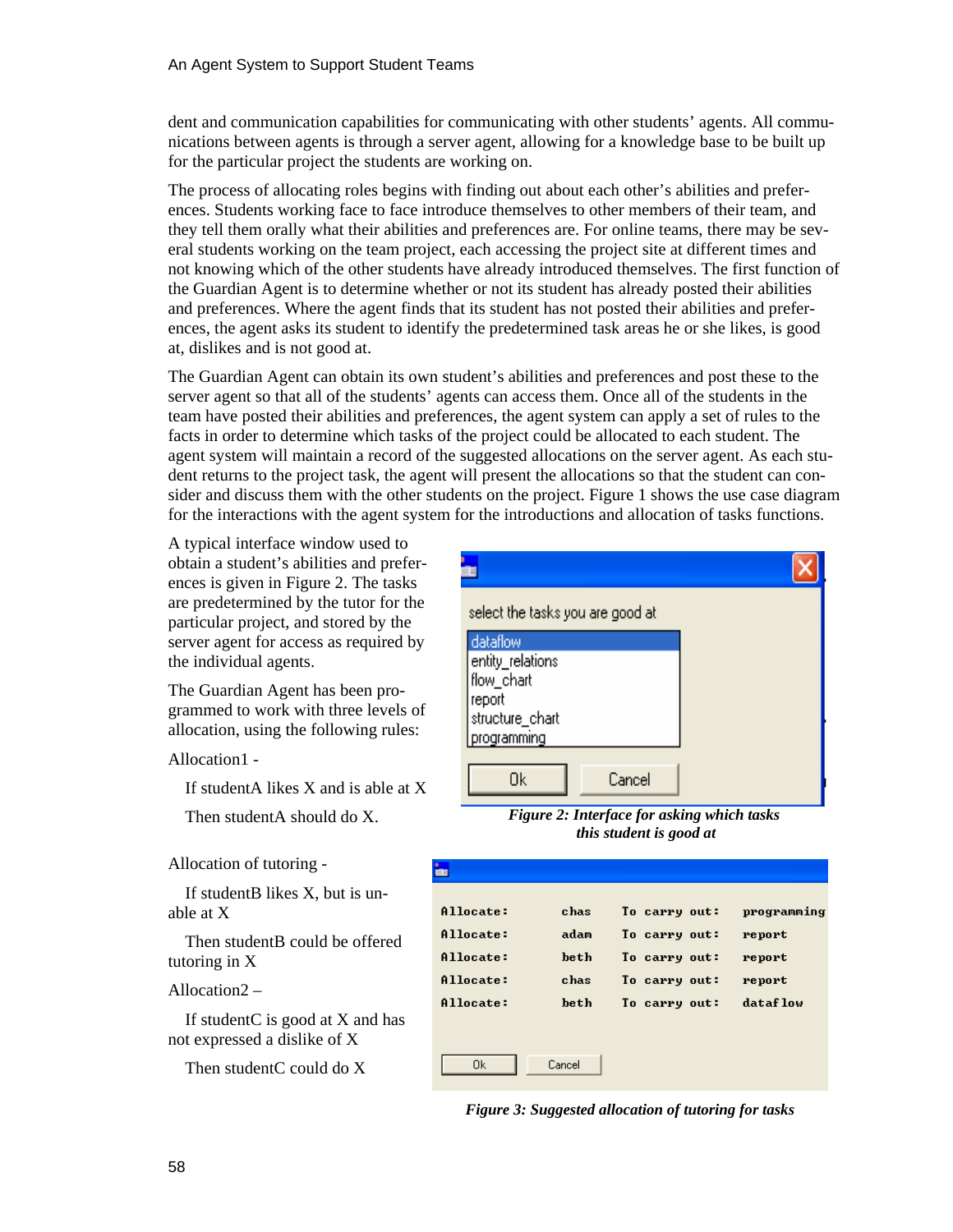An example of the text window indicating suggested task allocations is shown in Figure 3. The rules are built into the Guardian Agent, but an additional enhancement will be that the tutor can choose which ruleset to apply to a particular team project. In this way if the tutor requires that students should gain experience in a task they have not previously undertaken, this can be arranged by selecting an appropriate ruleset.

Students interact with their Guardian Agent according to the cases shown in Table 2, depending upon the stage of their use of the Guardian Agent and the stage of the project. For example in Case 2 the student has not posted his/her abilities and preferences, so the Guardian Agent obtains these from its student and posts them to the server agent. Next, the Guardian Agent consults the server agent to determine whether all the other members of the team have already posted theirs. When the agent finds that all of the abilities and preferences have been posted, the program to suggest allocations of tasks and tutoring is run, and the results are shown to the student and posted to the server agent. As each student may be accessing the project site at different times, the status of the project can be returned, as required by the student, to keep the student up to date.

|        | <b>Student</b><br>not posted | <b>Student</b><br>posted | Not all students<br>posted | All other<br>students posted | <b>Action</b>                               |
|--------|------------------------------|--------------------------|----------------------------|------------------------------|---------------------------------------------|
| Case 1 | $\ast$                       |                          | $\ast$                     |                              | Get preferences, wait<br>for other students |
| Case 2 | $\ast$                       |                          |                            | $\ast$                       | Get preferences, run<br>the allocations     |
| Case 3 |                              | $\ast$                   | $\ast$                     |                              | Wait for other stu-<br>dents                |
| Case 4 |                              | $\ast$                   |                            | $\ast$                       | Allocations retrieved                       |

*Table 2: Cases for student interaction with the agent system* 

A shell program was then written to allow for all cases of interaction between the student and the Guardian Agent. This program works by consulting the server agent to determine the status of the project, then continuing according to the stored facts.

Students working on the team project will have at their disposal a variety of CMC tools, including email and discussion forums. It is likely that there will be some adjustments needed to the suggested allocations, for instance if too many students have been allocated to the same task (as on Figure 3), or no students have been allocated or offered training for a particular task. After informing the students of the need for adjustment, the students would be encouraged to discuss the allocations given, and agree to accept them or negotiate alternative allocations. Indeed, the allocations to tasks are only a suggestion; the students in the team are free to accept or reject the advice of the agents. The agent system has simply removed a time consuming round of questioning and analysing, which is a fairly straightforward process in the face to face setting, but more cumbersome online.

The allocation of tutoring is a means to determine whether a student requires access to some additional tutoring material. The project site may be populated with a selection of tutoring material. The tutoring may be suggested at the planning stage of the project, or may be suggested later on as the project progresses, when the agent recognises that its student has not produced a planned piece of work due to a lack of the appropriate skills.

Next, the students should agree upon a set of ground rules they will all work to. The Guardian Agent will prompt for the student to input suggestions, which will be stored on the server agent. These will be posted to the server agent as text strings; they can be retrieved from the server by any one of the Guardian Agents and collated as a discussion list. Similarly, a project plan should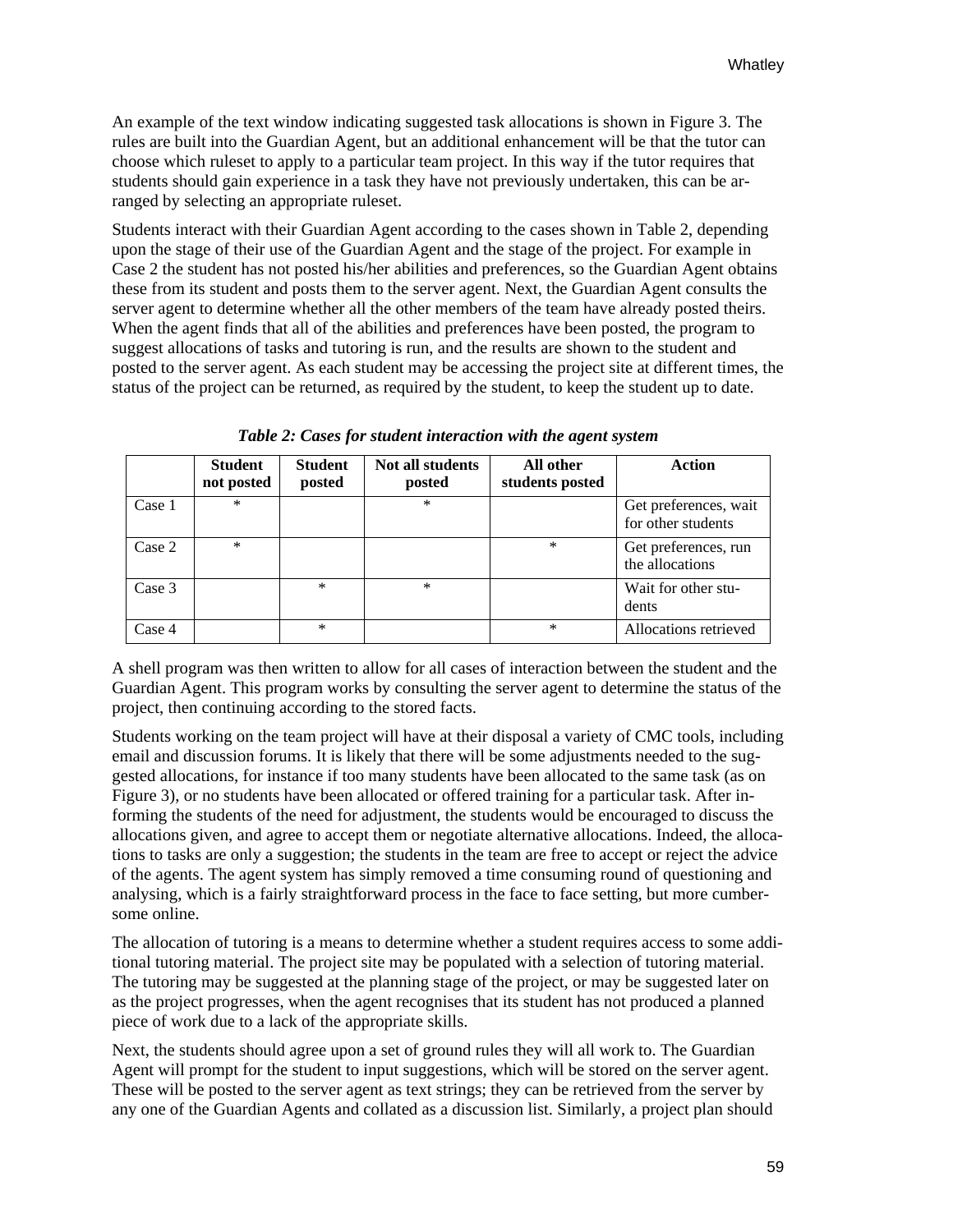be devised. Once again, the Guardian agent prompts its student to suggest tasks that need to be performed and the time they will take. The agent system is now prompting for action and encouraging the students to formulate a project plan, but also enabling all of the students to be involved in the process.

The work on designing the Guardian Agent functionalities and interfaces has been completed. The limited function Guardian Agent prototype has been evaluated to determine to what extent it can enhance the effectiveness of online team project work in the ways intended, and we evaluated its acceptability to both staff and students. The second is most important because if the agent is not fully accepted and trusted by all parties it will not ultimately succeed in its goals. The results of the evaluation are reported in the next section.

## **Results from Trial of Agent System**

The Guardian Agent was tested with seven teams working on projects in systems development, as part of their undergraduate programme. The teams consisted of between 6 and 10 second and final year members, working on campus, and they were asked to use the allocation of tasks function as they began their projects. Each team project is slightly different, so the tasks were specific to each team. After some brief instructions for using the agent system, each student in the teams used the Guardian Agent to input their details over a period of four weeks. As not all students were present for each session, they did not all use the system on the same occasion. This matches how the agent might be used online.

Afterwards the students were asked to complete questionnaires and were invited to a focus group so that we could obtain feedback on the usefulness of the system. A summary of the results from the questions asked is given in Table 3.

| Questions to students after completing the Guardian Agent trial | Number<br>answering<br>"Yes" | % of total<br>responses |
|-----------------------------------------------------------------|------------------------------|-------------------------|
| Did you find the function useful?                               | 20                           | 56                      |
| Did you find the system easy to use?                            | 32                           | 89                      |
| Was it self explanatory?                                        | 28                           | 78                      |
| Do you think it would be useful for students online?            | 29                           | 81                      |
| Do you think it would be useful for students on campus?         | 23                           | 64                      |
| Do you like the concept of agent help for working online?       | 27                           | 75                      |
| Do you like the concept of agent help for working on campus?    | 22                           | 61                      |
| Would you personally like to use this sort of agent?            | 20                           | 56                      |

*Table 3: Results of the questionnaires completed by students* 

The interface was generally acceptable, but some students suggested improvements, which we can incorporate into future developments. About half of the students said that the output from the allocation of tasks function was useful; these were mainly team leaders, who compared the output with the ways in which they would have normally made selections. A majority of the students thought that such an agent system would be useful to students working online as well as for campus based students. Just over half of the students said that they personally would like to use such an agent.As part of the evaluation issues concerning the scalability of the system, integration of the system into a user interface and portability of the system to other platforms were considered. The prototype was used by seven teams, about 55 students in all; however, they did not all try to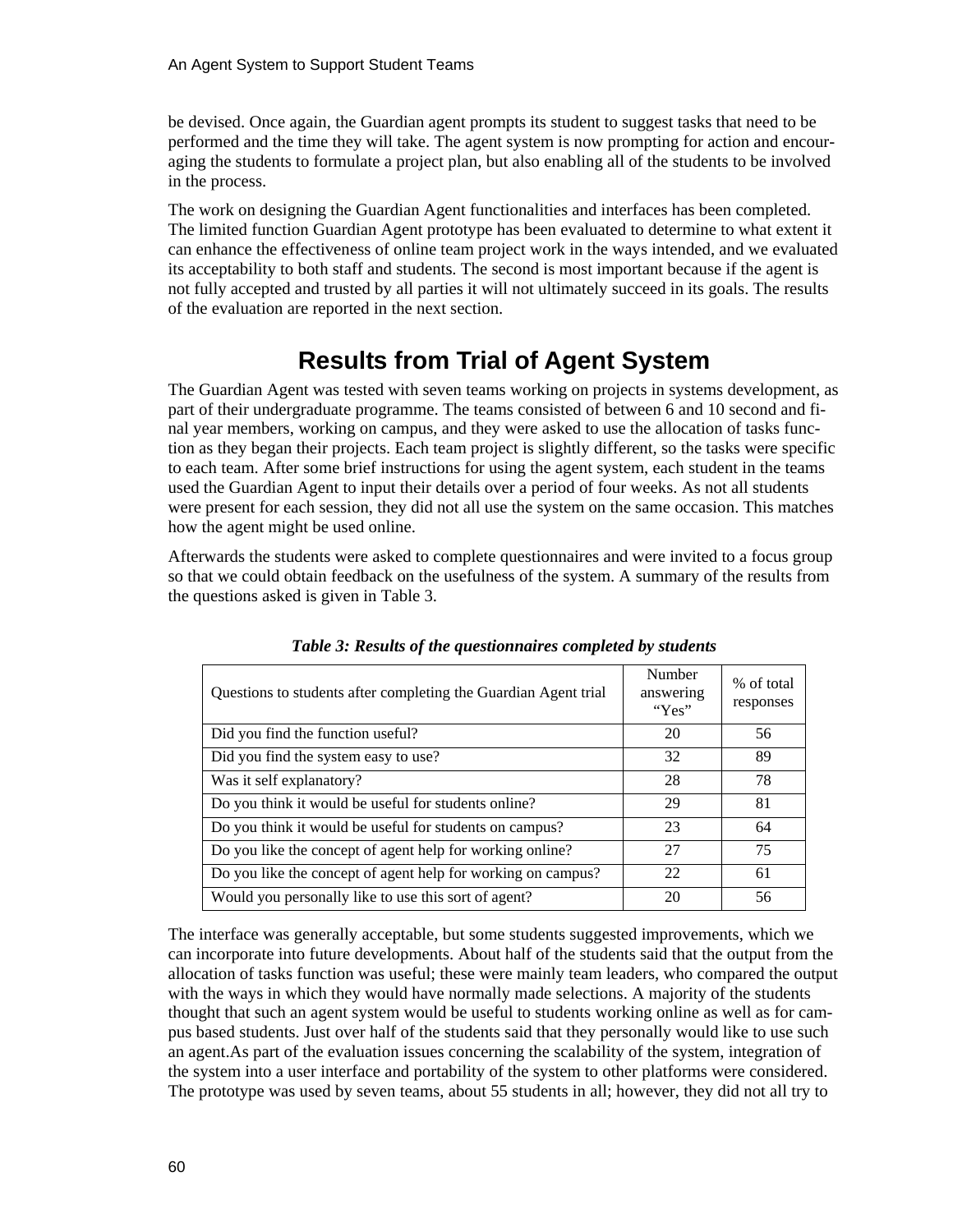access the server agent at the same time. The prototype was running in the programming environment, so the interface was slower to operate than it should have been, leading to some dissatisfaction for the students. The speed of message passing between the Guardian Agents and the server agent was acceptable, using an internal network.

#### **Conclusions**

Team project work is important in many areas of higher education, especially in information systems development. In an age of global working students should have the opportunity to experience working online as part of their studies; agent support for online working is one possible means of helping students to learn from their experiences. The prototype Guardian Agent has been designed and tested within a Systems Analysis and Design module, but the system is intended to be applicable to many subject areas.

In this paper the design of a Guardian Agent system to support students working on team projects online has been described. The prototype system has been produced for the planning stages of a team project so far, and will be extended to cover other stages of a team project. Evaluation of the prototype has shown that the concept of an agent for supporting learning tasks is largely acceptable for students and tutors. There is considerable potential for agent systems to help students in their learning, particularly agents to help with team working when the students are widely dispersed.

In future cycles of this study improvements to the user interface will be considered; the system will be tested with a larger number of teams and with teams working over the Internet. Additional functions will be added and evaluated for their acceptability to the student groups.

#### **References**

Aylett, R. (2001). Intelligent virtual agents. *IVA2001.* London: Springer Verlag.

Belbin, R. M. (2000). *Beyond the team*. Oxford: Butterworth-Heinemann.

- Bion, W. (1961). *Experiences in groups*. London: Tavistock.
- Boud, D. & Feletti, G. (1997). *The challenge of problem-based learning*. London: Kogan Page.
- Bradshaw, J. (1997). *Software agents*. London: MIT Press.
- Connolly, J. (1994). *CSCW and artificial intelligence*. London: Springer Verlag.
- Eisenberg, D. (1998). College faculty and distance education. *Virtual University Journal*, Online VU. Issue 2., http://users.ipfw.edu/jehle/deisenbe/distance\_education/College\_Faculty\_and\_Distance\_Education.html
- English, S. & Yazdani, M. (1999). Computer supported cooperative learning in a virtual university. *Journal of Computer Assisted Learning, 15* (1), 2
- Ferneley, E. H. & Berney, B. (1999). CASMIR: A community of software agents collaborating in order to retrieve to multimedia data. *3rd International ACM Conference on Autonomous Agents* (Agents '99), Seattle, WA, USA.
- Gibbs, G. (1994). *Improving student learning through assessment and evaluation*. Oxford: Oxford Staff Dev.
- Hartley, P. (1997). *Group communication*. London: Routledge.
- Hendson, B. (1997). Groupwork with multi-media in maths: The role of the technology and teacher. *British Journal of Educational Technology, 28* (4), 257 - 270.

Henninger. (2002). *Phibot*. Retrieved from http://phibot.org/new/Search/About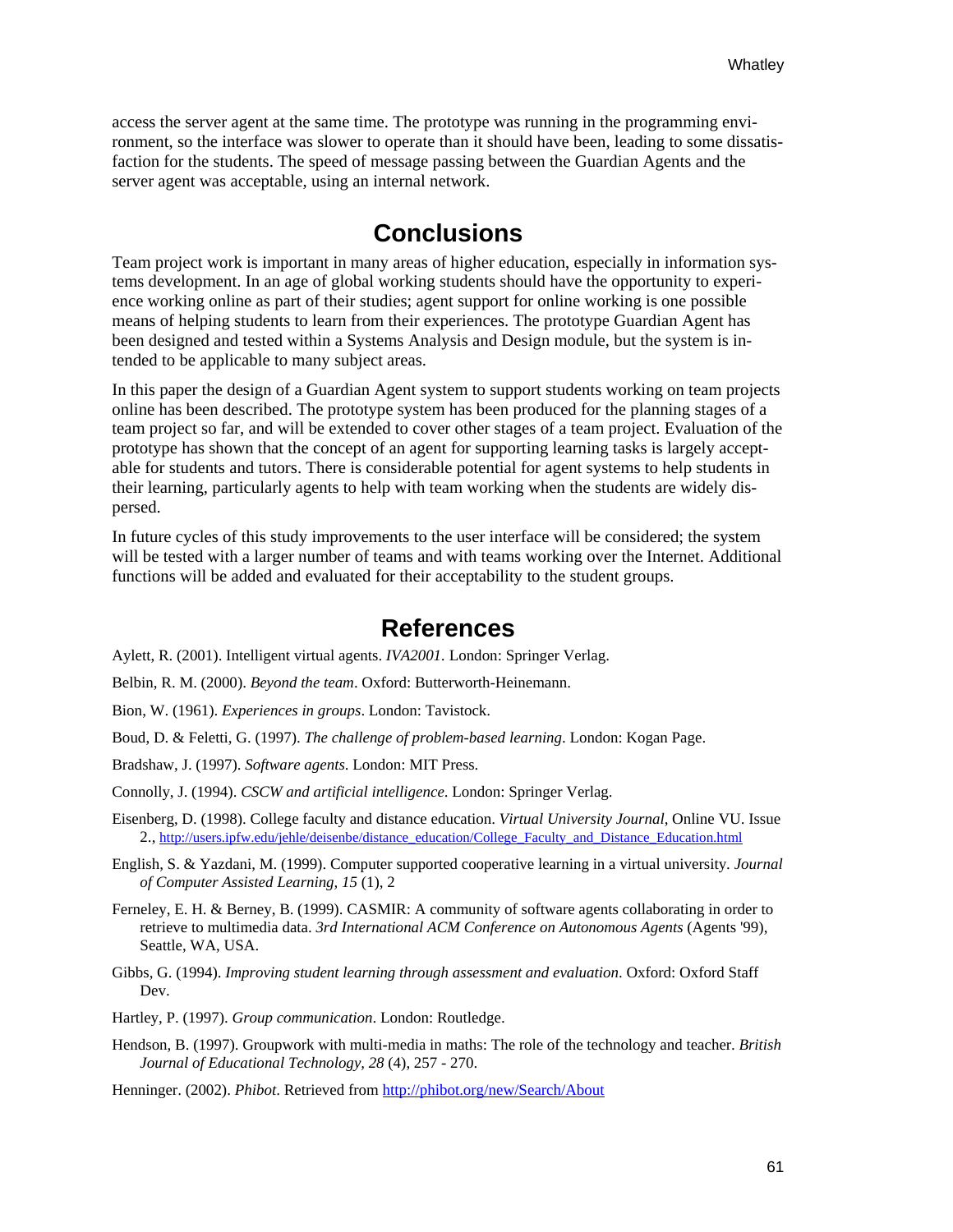- Hill, J. R. & Raven, A. (2000). Online learning communities: If you build them, will they stay? Retrieved from *ITForum* http://it.coe.uga.edu/itforum/paper46/paper46.htm
- Jaques, D. (1984). *Learning in groups*. London: Kogan Page.
- Kolb, D. (1984). *Experiential learning*. London: Prentice Hall.
- Laurillard, D. (1993). *Rethinking university teaching*. London: Routledge.
- Lawther, P. & Walker, D. (2001). An evaluation of a distributed learning system. *Education and Training, 43* (2), 105-116.
- Lieberman, H. (1997). Autonomous interface agents. *Proceedings of the ACM Conference on Computers and Human Interface*, CHI-97, Atlanta, Georgia.
- Logic Programming Associates (2000). LPA. London. http://www.lpa.co.uk/ind\_top.htm
- Mills, R. & Tait, A. (1996). *Supporting the learner in open and distance learning*. London: Pitman.
- Nijholt, A. (2001). Agent assistance: from problem solving to music teaching. *First International Workshop on Agents and Internet Learning*, Montreal, International Conference on Autonomous Agents.
- O'Hagan, C. (1998). The virtual university and the Cheshire Cat. *Universities in a DigitalEera, 1,* 244 247.
- Opie, A. (2000). *Thinking teams/ thinking clients: Knowledge-based teamwork*. New York: Columbia University Press.
- O'Sullivan, T., Rice, J., Saunders, C., (1996). *Successful group work*. London: Kogan Page.
- Pant, G. & Menczer, F. (2002). MySpiders: Evolve your own intelligent Web crawlers. *Autonomous Agents and Multi-Agent Systems, 5* (2), 221-229.
- Rudenstein, N. (1997, February 21). The Internet and education: A close fit. *The Chronicle of Higher Education*, p. A48. Retrieved from http://vision.rc.ukans.edu/sped997/intro/readings/rudenstine.html
- Salmon, G. (2000). *E-moderating*. London: Kogan Page.
- Sharan, S. (1990). *Collaborative learning: Theory and research*. New York: Praeger Publishers.
- Stephenson, J. (2001). *Teaching and learning online: Pedagogies for new technologies*. London: Kogan Page.
- Thomas, P., Carswell, L., Price, B., Petre, M., (1998). A holistic approach to supporting distance learning using the internet: transformation, not translation. *Br Journal of Educational Technology, 29* (2), 149- 161
- Tiwari & Holtham, C. (1998). Learning groupware through using groupware computer supported collaborative learning with face to face students., *ITiCSE, Innovation and Technology in Computer Science Education*.
- Tuckman, B.W., (1965), Developmental sequence in small groups, *Psychological Bulletin, 63*, 384-399
- Vassileva, J. & Deters, R. (2001). Lessons from deploying I-Help. *First International Workshop on Agents and Internet learning*, Montreal, International Conference on Autonomous Agents.
- Vliem, M. (1998). *Using the Internet in university education: The application of BSCW within student projects*. Twente: University of Twente.
- Whatley, J., Beer, M., Staniford, G., & Scown, P., (1999). Group project support agents for helping students work online. *HCI International* 1999, Munich, Germany, Lawrence Erlbaum, London.
- Wooldridge, M., & Jennings, N., (1994). Towards a theory of cooperative problem solving. *Proceedings of Modelling Autonomous Agents in a Multi-Agent World*, MAAMAW-94